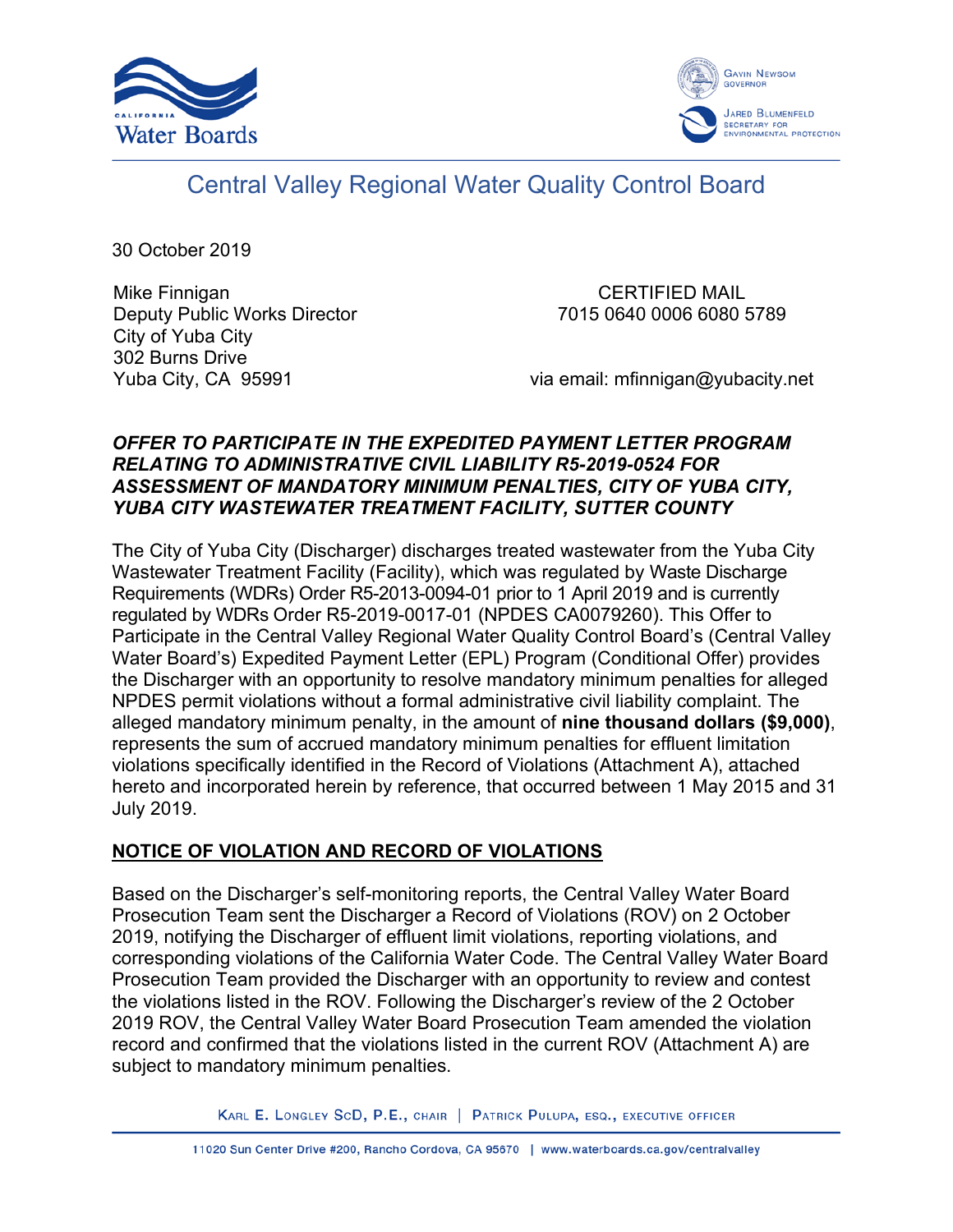## **STATUTORY LIABILITY**

Water Code sections 13385(h) and (i) require the assessment of a mandatory minimum penalty of \$3,000 for each specified serious and chronic effluent limit violation. Pursuant to Water Code section 13385.1(a), the failure to file a discharge monitoring report required pursuant to section 13383 for each complete period of thirty (30) days following the deadline for submitting the report constitutes a serious violation subject to a mandatory minimum penalty under Water Code section 13385(h). The Discharger may also be subject to discretionary administrative civil liabilities pursuant to Water Code section 13385(c) of up to \$10,000 for each day in which the violation occurs, and \$10 for each gallon discharged but not cleaned up in excess of 1,000 gallons. These mandatory minimum penalties and discretionary administrative civil liabilities may be assessed by the Central Valley Water Board beginning with the date that the violations first occurred. The formal enforcement action that the Central Valley Water Board uses to assess such liability is an administrative civil liability complaint, although the Central Valley Water Board may instead refer such matters to the Attorney General's Office for prosecution. If referred to the Attorney General for prosecution, the Superior Court may assess up to \$25,000 for each day in which the violation occurs, and \$25 for each gallon discharged but not cleaned up in excess of 1,000 gallons.

## **SETTLEMENT OFFER**

The Discharger can avoid the issuance of a formal enforcement action and settle the alleged violations identified in Attachment A by participating in the EPL Program.

To promote resolution of these violations, the Central Valley Water Board Prosecution Team makes this Conditional Offer. The Central Valley Water Board's Prosecution Team proposes to resolve these violations without the issuance of a formal enforcement action through this Conditional Offer assessing **nine thousand dollars (\$9,000)** in mandatory minimum penalties. If the Discharger accepts this proposal, subject to the conditions below, the Central Valley Water Board Prosecution Team will accept that payment in settlement of any enforcement action that would otherwise arise out of the violations identified in Attachment A. Accordingly, the Central Valley Water Board Prosecution Team will forego issuance of a formal administrative civil liability complaint, will not refer the violations to the Attorney General, and will waive its right to seek additional discretionary civil liabilities for the violations identified in Attachment A. The Conditional Offer does not address or resolve liability for any violation that is not specifically identified in Attachment A, regardless of the date that the violation occurred.

If the Discharger accepts this Conditional Offer, please complete and return the enclosed "Acceptance of Conditional Resolution and Waiver of Right to Hearing" (Acceptance and Waiver) **on or before 13 November 2019**. The Acceptance and Waiver constitutes a settlement of the violations specifically identified in Attachment A.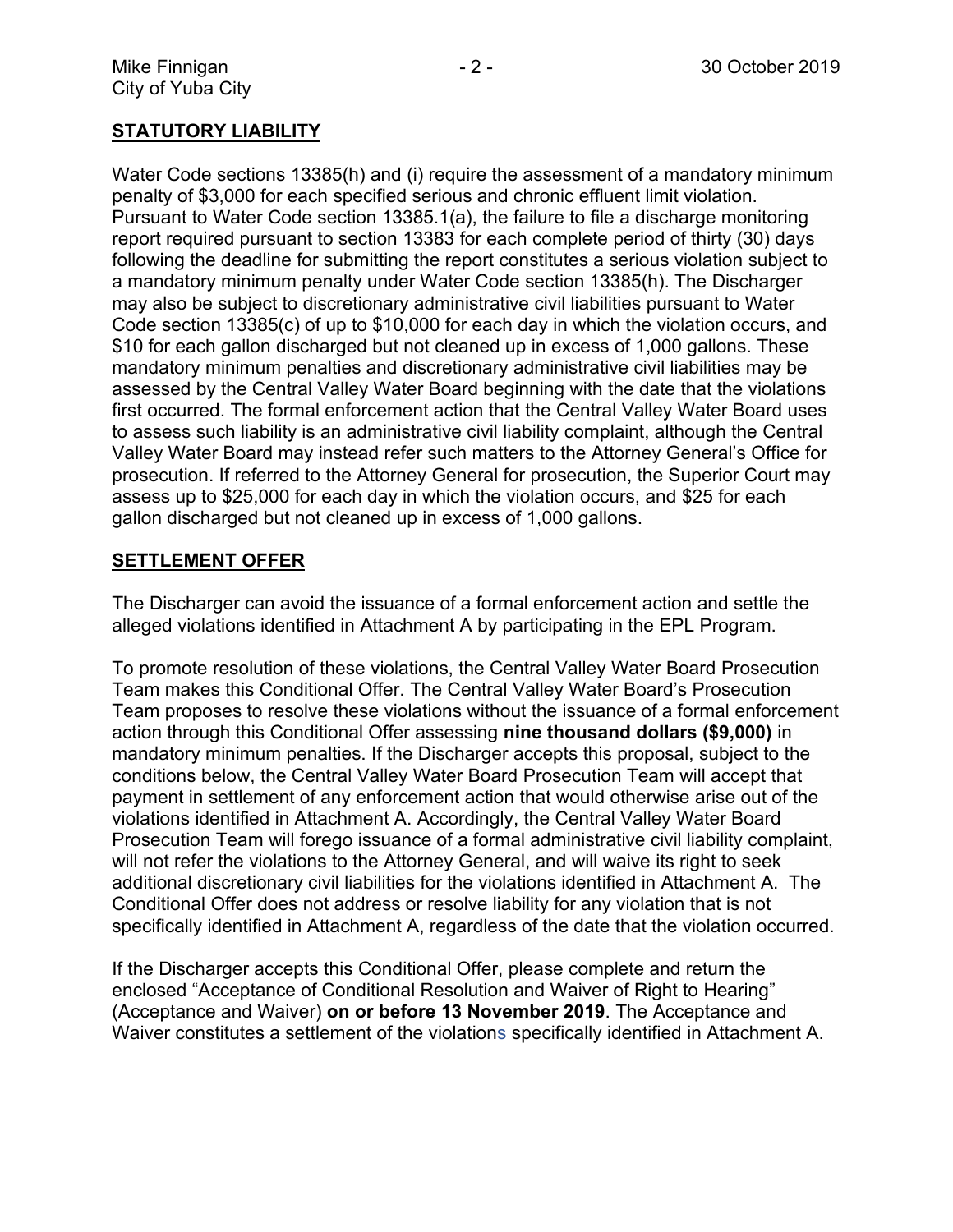#### **CONDITIONS FOR CENTRAL VALLEY WATER BOARD ACCEPTANCE OF RESOLUTION**

Federal regulations require the Central Valley Water Board to publish and allow the public thirty (30) days to comment on any settlement of an enforcement action addressing NPDES permit violations (40 C.F.R. section 123.27(d)(2)(iii)). Notice of this settlement will be published on the Central Valley Water Board's website at:

#### [https://www.waterboards.ca.gov/centralvalley/board\\_decisions/adopted\\_orders/](https://www.waterboards.ca.gov/centralvalley/board_decisions/adopted_orders/)

If no comments are received within the 30-day comment period, and unless there are new material facts that become available to the Central Valley Water Board, the Executive Officer or his designee will execute the Acceptance and Waiver as a stipulated order assessing the uncontested mandatory minimum penalty amount pursuant to Water Code sections 13385.

However, if significant comments are received in opposition to the settlement, this Conditional Offer may be withdrawn. In that case, the Discharger's waiver pursuant to the Acceptance and Waiver will be void and the violations will be addressed in an administrative civil liability hearing. At the hearing, the Discharger will be free to make arguments to any of the alleged violations, and the Discharger's prior agreement to accept this Conditional Offer will be treated as a settlement communication and will not in any way be binding or used as evidence against the Discharger. The Discharger will be provided with further information on the administrative civil liability hearing process.

If the Discharger chooses to sign the Acceptance and Waiver, full payment of the assessed amount may be submitted with the waiver. However, full payment of the assessed amount shall be due no later than thirty (30) calendar days after the date the Acceptance and Waiver is executed by the Executive Officer. In accordance with California Water Code section 13385(n)(1) and California Water Code section 13385.1(c)(1), funds collected for violations of effluent limitations and reporting requirements pursuant to section 13385 and 13385.1 shall be deposited in the State Water Pollution Cleanup and Abatement Account. Accordingly, the \$9,000 liability shall be paid by cashiers or certified check made out to the "State Water Pollution Cleanup and Abatement Account". Failure to pay the full penalty within the required time period may subject the Discharger to further liability.

The Discharger shall indicate on the check the number of this EPL and send it to the State Water Resources Control Board, Accounting Office, Attn: EPL R5-2019-0524 Payment, PO Box 1888, Sacramento, California, 95812-1888. The waiver and a copy of the check must also be mailed to the Central Valley Water Board at 11020 Sun Center Drive #200, Rancho Cordova, CA, 95670 attention to Xuan Luo.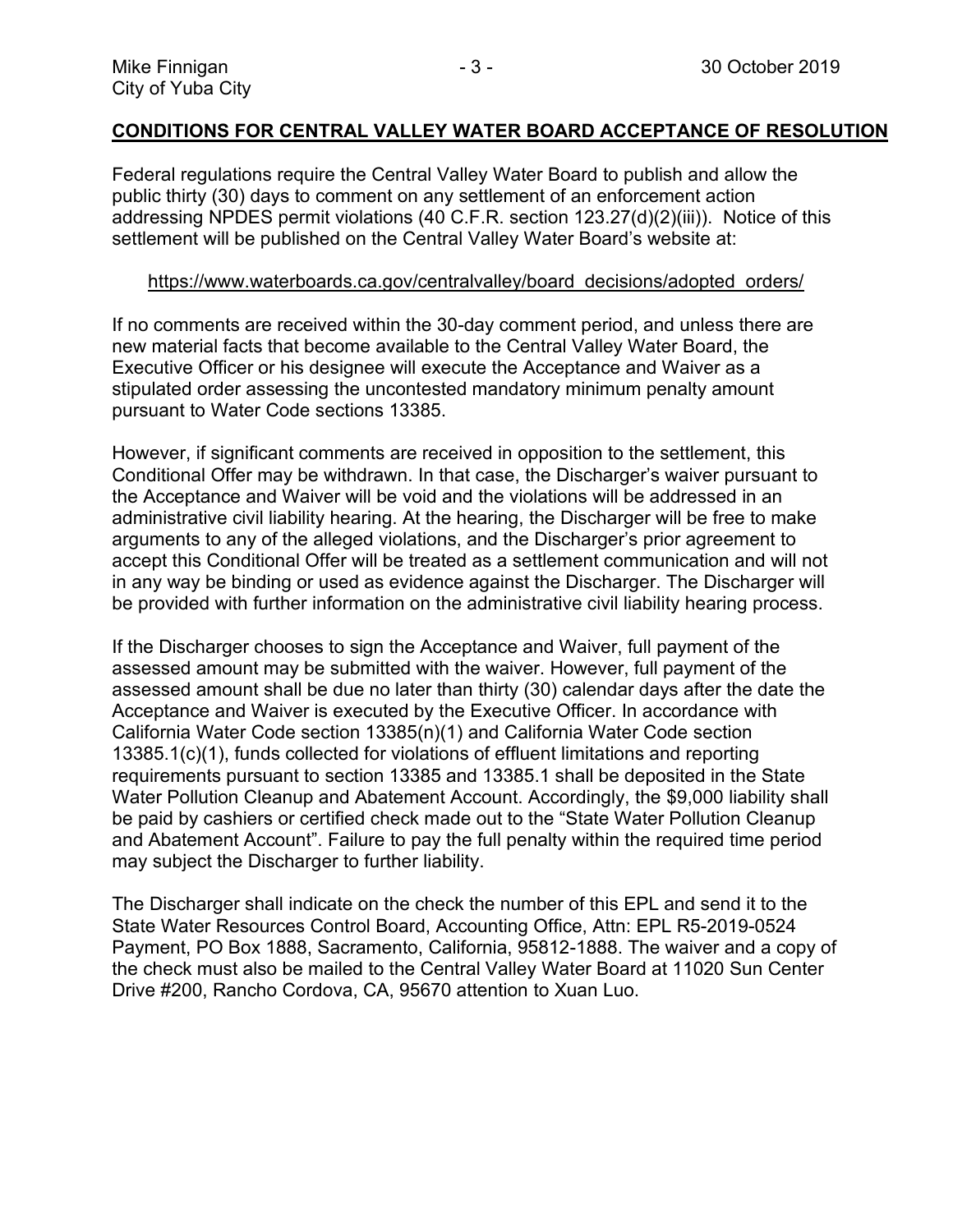If you have any questions or comments regarding this Settlement Offer, please contact Xuan Luo at (916) 464-4606 or [Xuan.Luo@waterboards.ca.gov.](mailto:Xuan.Luo@waterboards.ca.gov)

#### ORIGINAL SIGNED BY: ANDREW ALTEVOGT Assistant Executive Officer

- Enclosures (2): Attachment A Record of Violations Acceptance of Conditional Resolution and Waiver of Right to Hearing
- cc w/o encl: Eric Magnan, USEPA, Region 9, San Francisco David Boyers, Office of Enforcement, SWRCB, Sacramento Patrick Pulupa, Central Valley Water Board Advisory Team, Rancho Cordova Jessica Jahr, Office of Chief Counsel, SWRCB, Sacramento Adam Laputz, Central Valley Water Board Advisory Team, Rancho Cordova Jeff Williams, Sutter County Environmental Health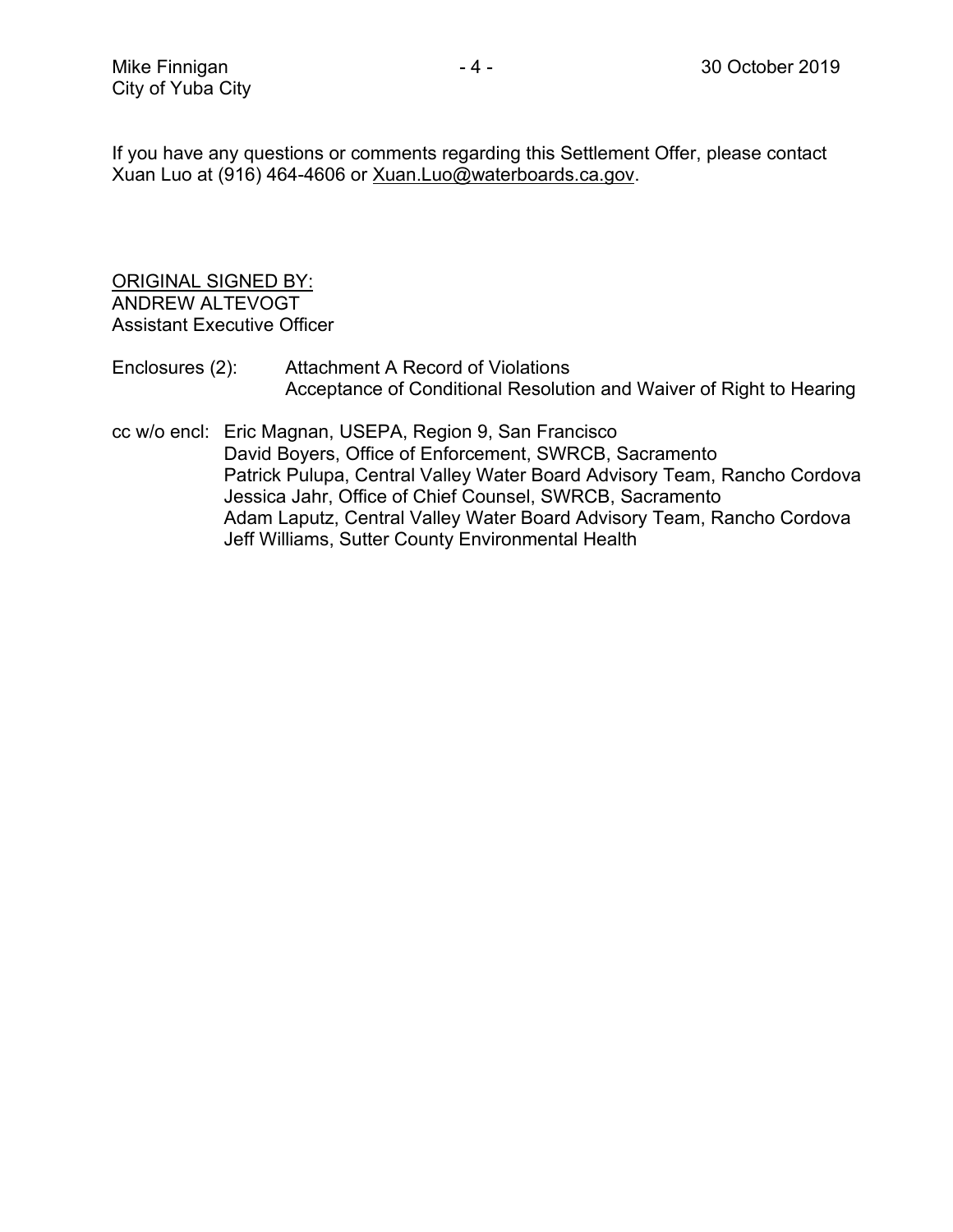## ATTACHMENT A TO SETTLEMENT OFFER NUMBER. R5-2019-0524 Record of Violations Subject to Mandatory Minimum Penalties

## **CITY OF YUBA CITY YUBA CITY WASTEWATER TREATMENT FACILITY**

RECORD OF VIOLATIONS (1 May 2015 – 31 July 2019) MANDATORY MINIMUM PENALTIES (Data reported under Monitoring and Reporting Programs R5-2013-0094-01 and R5-2019-0017-01)

The following table lists the alleged violations subject to mandatory minimum penalties (MMPs), pursuant to Water Code section 13385(h) and (i).

#### **Table A. Violations subject to Mandatory Penalties**

| Item            | <b>Date</b> | <b>Parameter</b>          | <b>Units</b>   | Limit | <b>Measured</b> | <b>Period</b>                                       | <b>Violation</b><br><b>Type</b> | <b>MMP</b><br><b>Type</b> | <b>CIWQS</b> |
|-----------------|-------------|---------------------------|----------------|-------|-----------------|-----------------------------------------------------|---------------------------------|---------------------------|--------------|
|                 | 31 Dec 2015 | Total Ammonia<br>Nitrogen | mg/L           | 31    | 32.2            | Monthly<br>Average                                  | CAT <sub>1</sub>                | <b>NCHRON</b>             | 1002769      |
| 2               | 4 Oct 2016  | pH                        | standard units | 6.5   | 6.4             | Instantaneous<br>Minimum                            | <b>OEV</b>                      | <b>NCHRON</b>             | 1016164      |
| 3               | 28 Nov 2016 | pH                        | standard units | 8.5   | 8.9             | Instantaneous<br><b>Maximum</b>                     | <b>OEV</b>                      | <b>NCHRON</b>             | 1017179      |
| 4               | 8 Sep 2017  | pH                        | standard units | 8.5   | 9.8             | Instantaneous<br>Maximum                            | <b>OEV</b>                      | <b>NCHRON</b>             | 1034092      |
| 5               | 15 Feb 2019 | <b>Total Coliform</b>     | MPN/100 mL     | 23    | 27              | 7-Day Median                                        | <b>OEV</b>                      | <b>NCHRON</b>             | 1057318      |
| 6               | 18 Feb 2019 | <b>Total Coliform</b>     | MPN/100 mL     | 23    | 27              | 7-Day Median                                        | <b>OEV</b>                      | <b>NCHRON</b>             | 1057319      |
|                 | 23 Apr 2019 | pH                        | standard units | 8.5   | 9.2             | Instantaneous<br>Maximum                            | <b>OEV</b>                      | <b>NCHRON</b>             | 1064651      |
| 8               | 3 May 2019  | <b>Total Coliform</b>     | MPN/100 mL     | 23    | 33              | 7-Day Median                                        | <b>OEV</b>                      | <b>CHRON</b>              | 1060250      |
| 9               | 6 May 2019  | <b>Total Coliform</b>     | MPN/100 mL     | 240   | 920             | Not to exceed<br>more than once<br>in 30-day period | <b>OEV</b>                      | <b>CHRON</b>              | 1060251      |
| 10 <sup>1</sup> | 6 May 2019  | <b>Total Coliform</b>     | MPN/100 mL     | 23    | 540             | 7-Day Median                                        | <b>OEV</b>                      | <b>CHRON</b>              | 1060252      |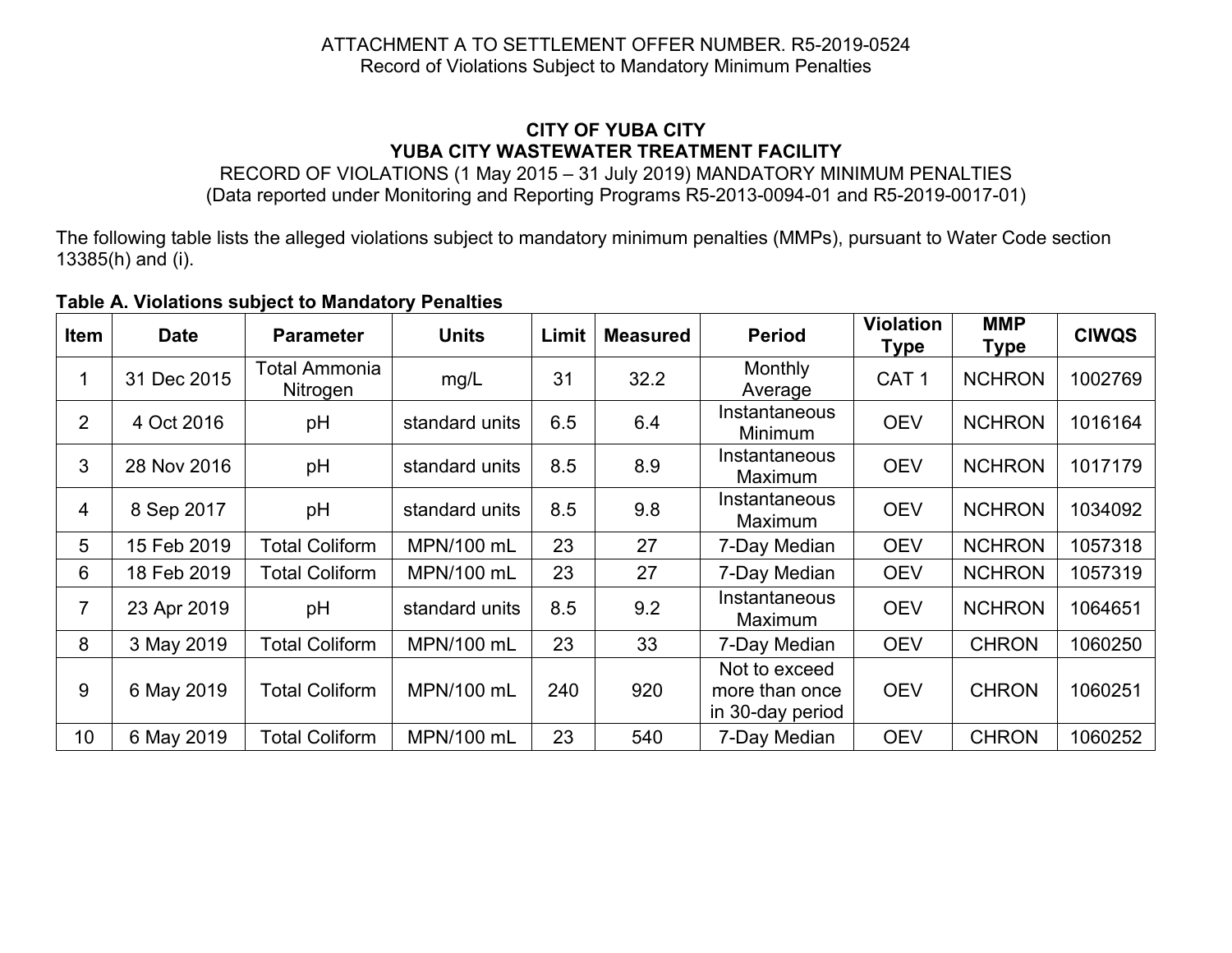## ATTACHMENT A TO SETTLEMENT OFFER NUMBER. R5-2019-0524 Record of Violations Subject to Mandatory Minimum Penalties

#### **EXPEDITED PAYMENT AMOUNT VIOLATIONS SUMMARY**

| <b>VIOLATIONS AS OF:</b>                    | 7/31/2019 |
|---------------------------------------------|-----------|
| <b>Group I Serious Violations:</b>          |           |
| <b>Group II Serious Violations:</b>         |           |
| Non-Serious Violations Not Subject to MMPs: |           |
| Non-serious Violations Subject to MMPs:     | 3         |
| <b>Total Violations Subject to MMPs:</b>    | 3         |

## **Mandatory Minimum Penalty Amount for Effluent Limit Violation(s)**

| 0 Serious Violation(s)                 | x \$3,000 per Violation        | $=$ | \$0         |
|----------------------------------------|--------------------------------|-----|-------------|
| 3 Non-Serious Violation subject to MMP | $\times$ \$3,000 per Violation |     | $=$ \$9,000 |

## **Total Expedited Payment Amount = \$9,000**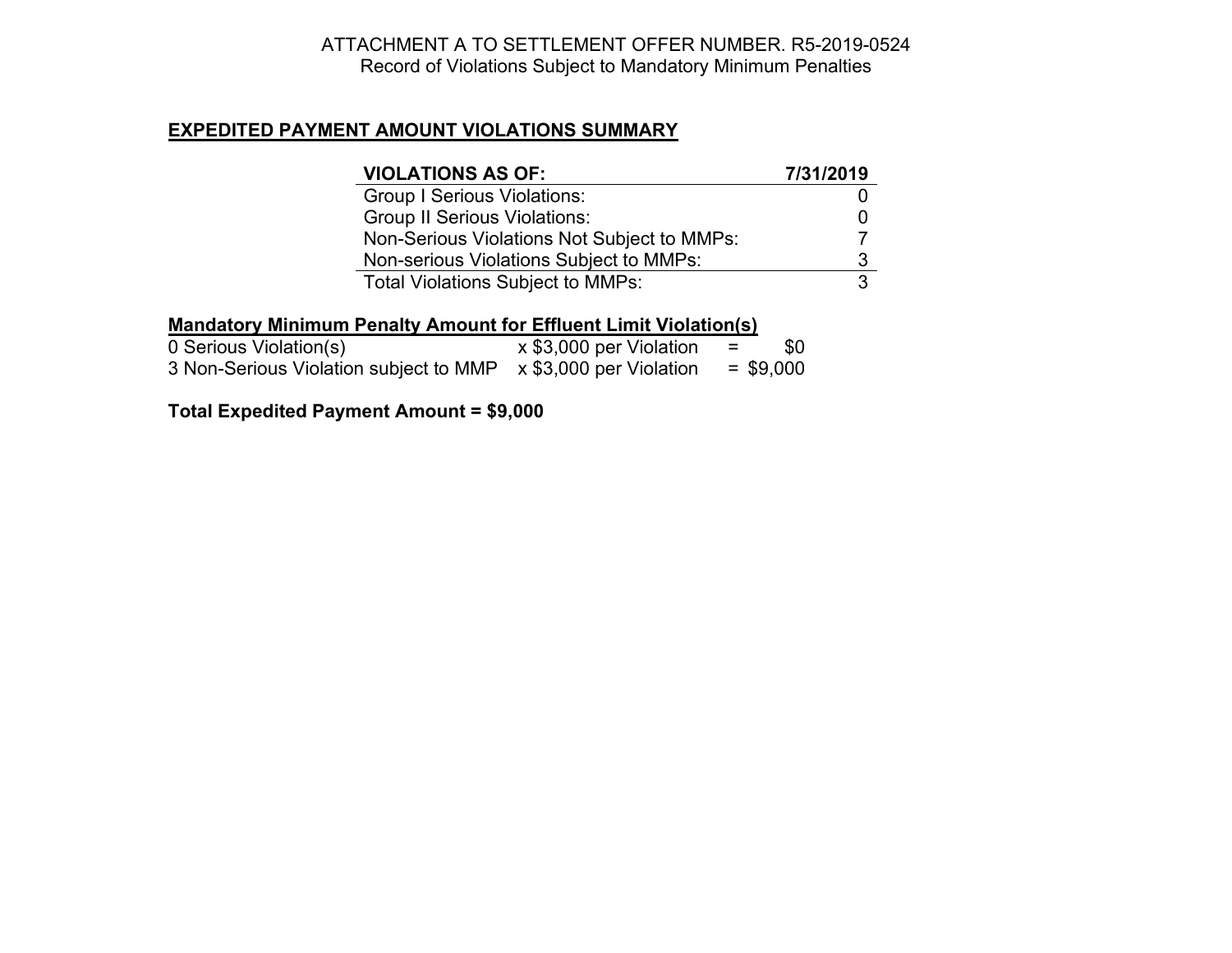## ATTACHMENT A TO SETTLEMENT OFFER NUMBER. R5-2019-0524 Record of Violations Subject to Mandatory Minimum Penalties

# **Table B. Definitions**

| <b>Abbreviation</b> | <b>Description</b>                                                                                                                                                                                                                                              |  |
|---------------------|-----------------------------------------------------------------------------------------------------------------------------------------------------------------------------------------------------------------------------------------------------------------|--|
| CAT <sub>1</sub>    | Violation of effluent limitation for Group I pollutant                                                                                                                                                                                                          |  |
| CAT <sub>2</sub>    | Violation of effluent limitation for Group II pollutant                                                                                                                                                                                                         |  |
| <b>CHRON</b>        | Chronic violation as defined by Water Code section 13385 (i). Any non-serious violation that falls within a<br>180-day period with three preceding violations. Thus, the fourth non-serious violation that occurs within a<br>180-day period is subject to MMPs |  |
| <b>CIWQS</b>        | California Integrated Water Quality System database<br>https://www.waterboards.ca.gov/water_issues/programs/ciwqs/                                                                                                                                              |  |
| <b>CTOX</b>         | Violation of chronic toxicity effluent limitation.                                                                                                                                                                                                              |  |
| <b>DREP</b>         | Deficient reporting violation. This will only result in MMPs if the report is so deficient as to make<br>determination of compliance impossible for the reporting period                                                                                        |  |
| <b>LREP</b>         | Late Reporting violation. Every 30-Days a report is late counts as one serious late reporting violation<br>subject to MMPs                                                                                                                                      |  |
| Measured            | Reported value for the monitoring period by the Discharger                                                                                                                                                                                                      |  |
| MMP Type            | Classification of the type of MMP violation                                                                                                                                                                                                                     |  |
| Occurrence<br>Date  | Date that a violation occurred. For averaging period limitation violations, such as weekly and monthly<br>averages, the last day of the reporting period is used such as last day of the week (Saturday) and last day<br>of the month, respectively             |  |
| <b>OEV</b>          | Violation of any constituent-specific effluent limitation not included in Group I or Group II                                                                                                                                                                   |  |
| <b>NCHRON</b>       | Non-serious violation falls within the first three violations in a 180-day period, thus, not subject to MMP                                                                                                                                                     |  |
| <b>SIG</b>          | Serious Violation:<br>For Group I pollutants that exceed the effluent limitation by 40 percent or more<br>For Group II pollutants that exceed the effluent limitation by 20 percent or more                                                                     |  |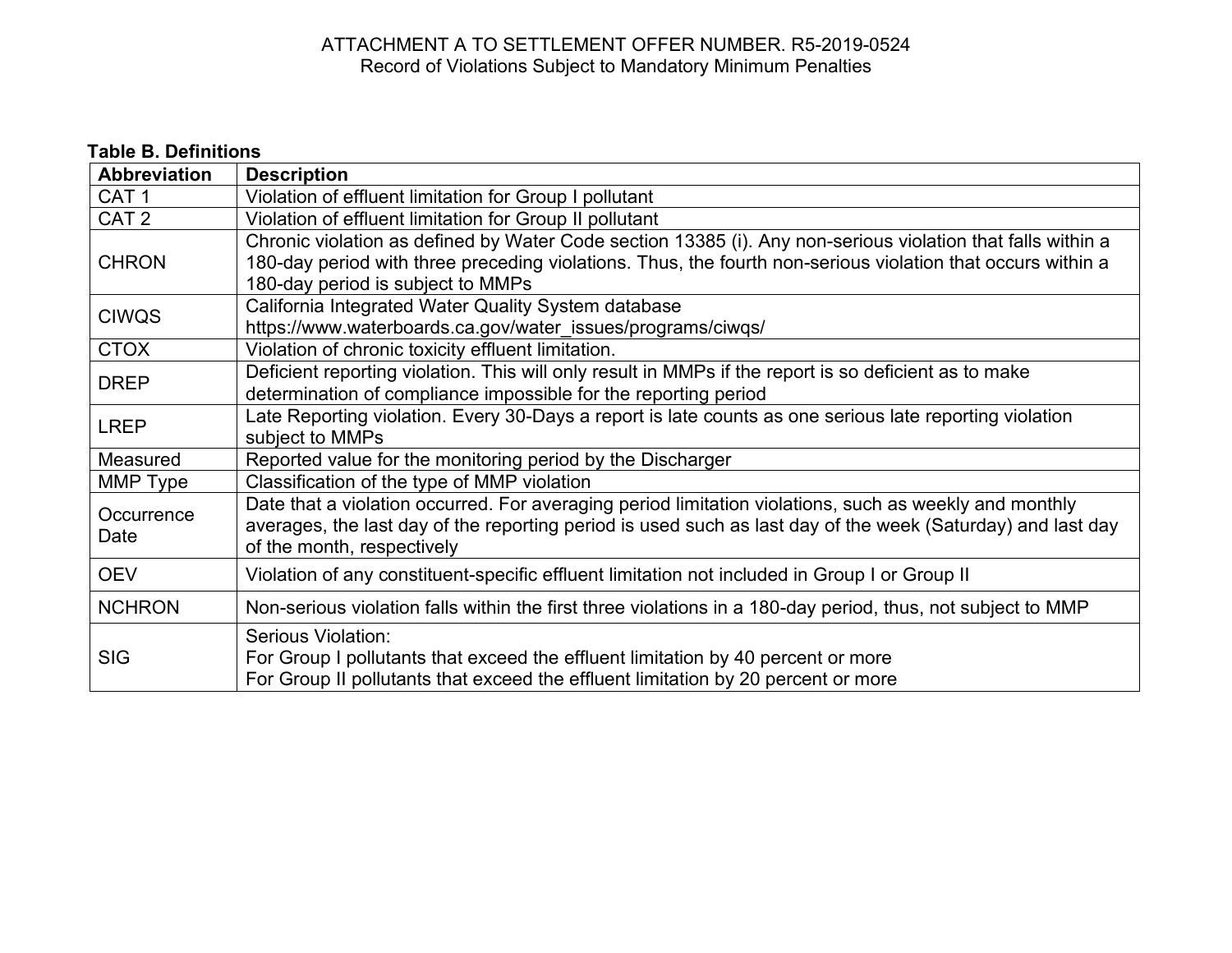#### Offer to Participate in Expedited Payment Letter Program EPL R5-2019-0524

#### **ACCEPTANCE OF CONDITIONAL RESOLUTION AND WAIVER OF RIGHT TO HEARING; (proposed) ORDER**

City of Yuba City EPL No. R5-2019-0524

By signing below and returning this Acceptance of Conditional Resolution and Waiver of Right to Hearing (Acceptance and Waiver) to the Central Valley Regional Water Quality Control Board (Central Valley Water Board), the City of Yuba City (Discharger) hereby accepts the "Offer to Participate in Expedited Payment Letter Program" (Conditional Offer), incorporated herein by reference, and waives the right to a hearing before the Central Valley Water Board to dispute the allegations of violations described in the Record of Violations (ROV), which is included as Attachment A to the Conditional Offer.

The Discharger agrees that the Conditional Offer shall serve as a complaint pursuant to Article 2.5 of the California Water Code and that no separate complaint is required for the Central Valley Water Board to assert jurisdiction over the alleged violations through its Chief Prosecutor. The Discharger agrees to pay the penalties required by California Water Code section 13385(h) and/or (i), in the sum of \$9,000 (Expedited Payment Amount), which shall be deemed payment in full of any civil liability pursuant to Water Code section 13385 that otherwise might be assessed for the violations described in the ROV. The Discharger understands that this Acceptance and Waiver waives its right to contest the allegations in the ROV and the amount of civil liability assessed for the violations.

The Discharger understands that this Acceptance and Waiver does not address or resolve liability for any violation that is not specifically identified in the ROV.

Upon execution by the Discharger, the completed Acceptance and Waiver shall be returned via email or U.S. mail to:

> Xuan Luo, Senior Water Resources Control Engineer NPDES Compliance and Enforcement 11020 Sun Center Drive, Suite 200 Rancho Cordova, CA 95670 Phone: (916) 464-4606 [xuan.luo@waterboards.ca.gov](mailto:Xuan.Luo@waterboards.ca.gov)

KARL E. LONGLEY SCD, P.E., CHAIR | PATRICK PULUPA, ESQ., EXECUTIVE OFFICER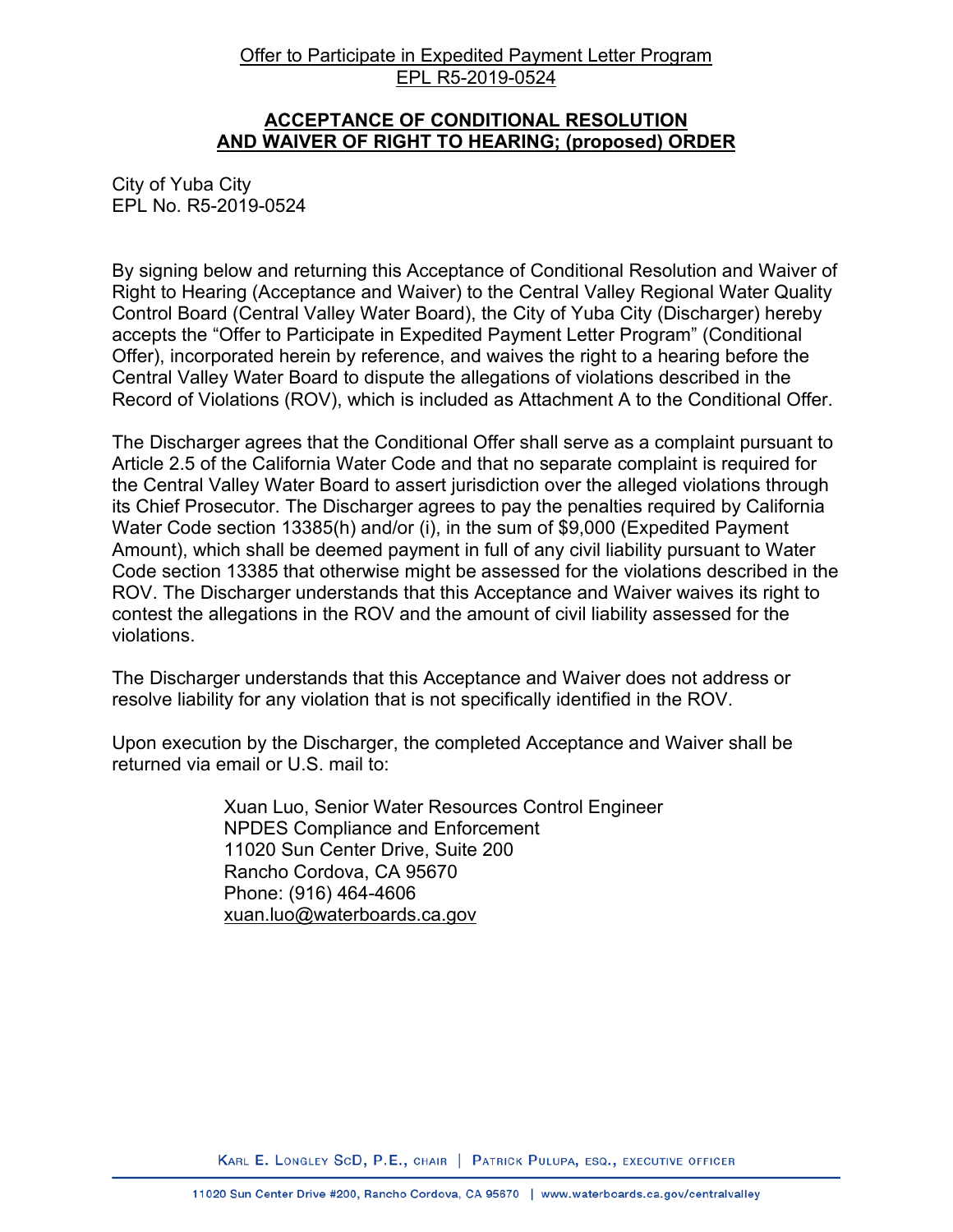#### Offer to Participate in Expedited Payment Letter Program EPL R5-2019-0524

The Discharger understands that federal regulations set forth at title 40, Code of Federal Regulations, section 123.27(d)(2)(iii) require the Central Valley Water Board to publish notice of and provide at least thirty (30) days for public comment on any proposed resolution of an enforcement action addressing NPDES permit violations. Accordingly, this Acceptance and Waiver, prior to execution by the Central Valley Water Board Executive Officer, will be published as required by law for public comment.

If no comments are received within the notice period that causes the Central Valley Water Board Executive Officer to question the Expedited Payment Amount, the Central Valley Water Board Executive Officer or his designee will execute this Acceptance and Waiver.

The Discharger understands that if significant comments are received in opposition to the Expedited Payment Amount, the offer on behalf of the Central Valley Water Board to resolve the violations set forth in the ROV may be withdrawn. In that circumstance, the Discharger will be advised of the withdrawal and an administrative civil liability complaint may be issued and the matter may be set for a hearing before the Central Valley Water Board. For such a liability hearing, the Discharger understands that this Acceptance and Waiver executed by the Discharger will be treated as a settlement communication and will not be used as evidence in that hearing.

The Discharger further understands that once the Acceptance and Waiver is executed by the Central Valley Water Board Executive Officer or his designee, the full payment required by the deadline set forth below is a condition of this Acceptance and Waiver. In accordance with California Water Code section 13385(n)(1) and California Water Code section 13385.1(c)(1), funds collected for violations of effluent limitations and reporting requirements pursuant to sections 13385 and 13385.1 shall be deposited in the State Water Pollution Cleanup and Abatement Account. Accordingly, the \$9,000 liability shall be paid by a cashiers or certified check made out to the "State Water Pollution Cleanup and Abatement Account". The Discharger may choose to submit the full payment with the Waiver. However, the payment must be submitted to the State Water Resources Control Board no later than thirty (30) calendar days after the date the Acceptance and Waiver is executed by the Central Valley Water Board Executive Officer or his designee.

Please mail the check to:

State Water Resources Control Board, Accounting Office Attn: EPL R5-2019-0524 Payment PO Box 1888 Sacramento, California, 95812-1888

The Discharger shall also provide a copy of the wavier form and check via email to the Central Valley Water Board ([Xuan.Luo@waterboards.ca.gov](mailto:Xuan.Luo@waterboards.ca.gov)).